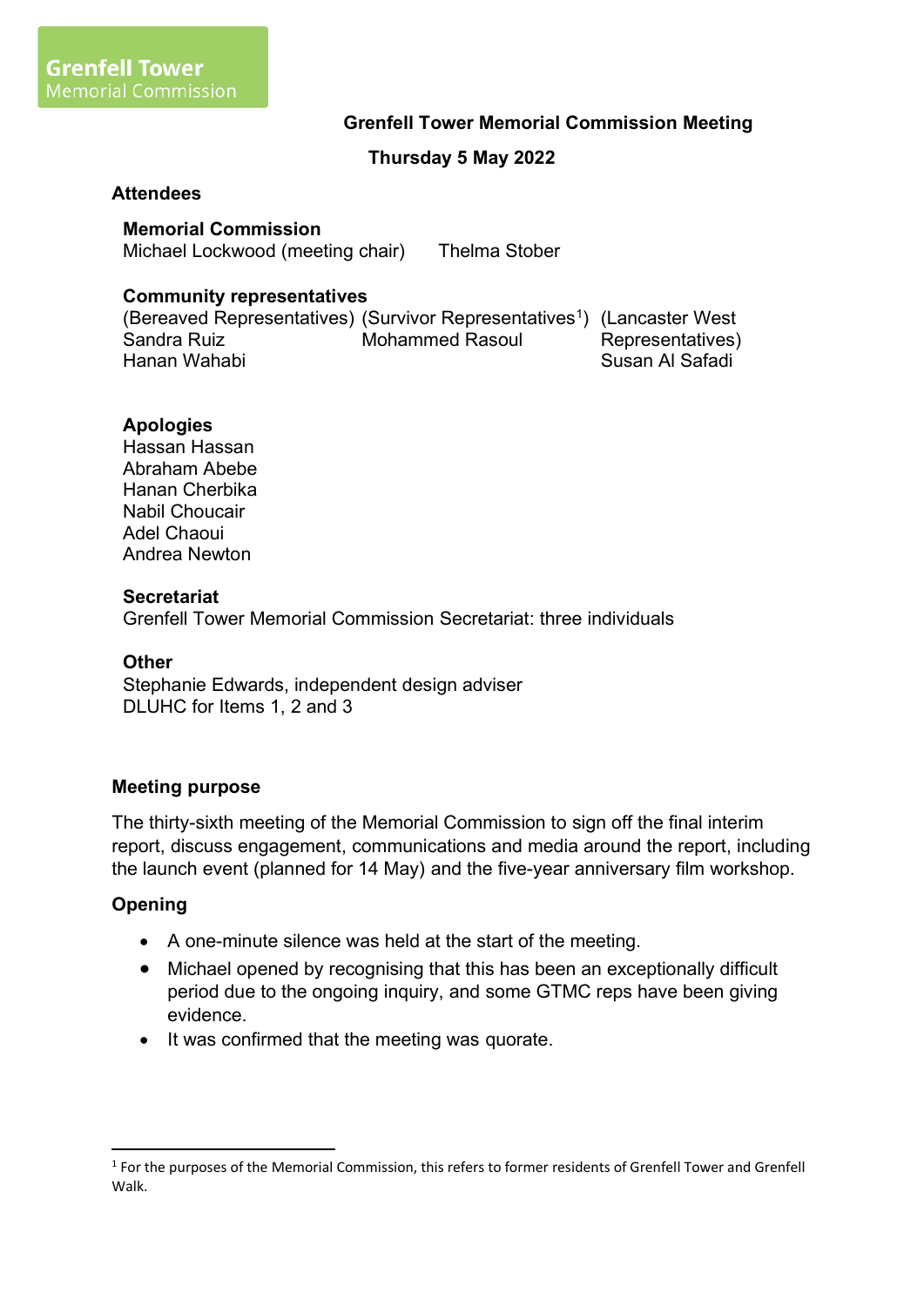## **Item 1: report sign off**

- The final report was shared with GTMC. Michael thanked all for their input and confirmed we are now at the final stages to sign-off
- The secretariat confirmed that the final draft of the report has been soft tested with many key groups and stakeholders The response has been encouraging. Feedback was shared with the group, including positive comments from Bishop James Jones, former Church of England Bishop and formerly the chair of the Hillsborough Independent Panel. Thelma asked if the positive comments received could be used as part of the media/communications to raise awareness of the report. It was agreed that some of these quotes can be used as part of the press release for the report.
- DLUHC communications representative confirmed the text and design for the report has been signed off – the group now need to confirm the final cover design, infographics and discuss the timeline in the annex.
- It was agreed:
	- a. Image 2 (mosaic) will be used for the cover page.
	- b. The timeline, as part of the annex will be amended to reflect 'the process to build will commence' from December 2024. Further details of what this includes, and the process will be set out clearly at engagement events.
	- c. There were a couple of amends the group identified in the text which will be updated for the final report

**Action:** DLUHC communications lead to make the relevant changes to the report, ready for print.

**Action:** Secretariat to be share final report with GTMC reps and co-chairs on Tuesday 10 May.

## **Item 2: report launch communications**

DLUHC communications lead spoke through the planned media and launch for the report:

- 1. DLUHC will share the draft press notice (PN) with GTMC by Tuesday (10 May) for review. The PN will include quotes of support from Bishop James Jones, a quote from the co-chairs and a quote from GTMC which will thank and mention all relevant community groups, bereaved and survivors. A quote from the government will also be included to show support.
- 2. It was agreed that DLUHC will share a list of journalists for the reps to engage with.
- 3. GTMC reps discussed who will represent the group for TV and radio quotes/interview, if required.
- The group asked about an audio version of the report. DLUHC confirmed that this is something to investigate further after the launch of the report and also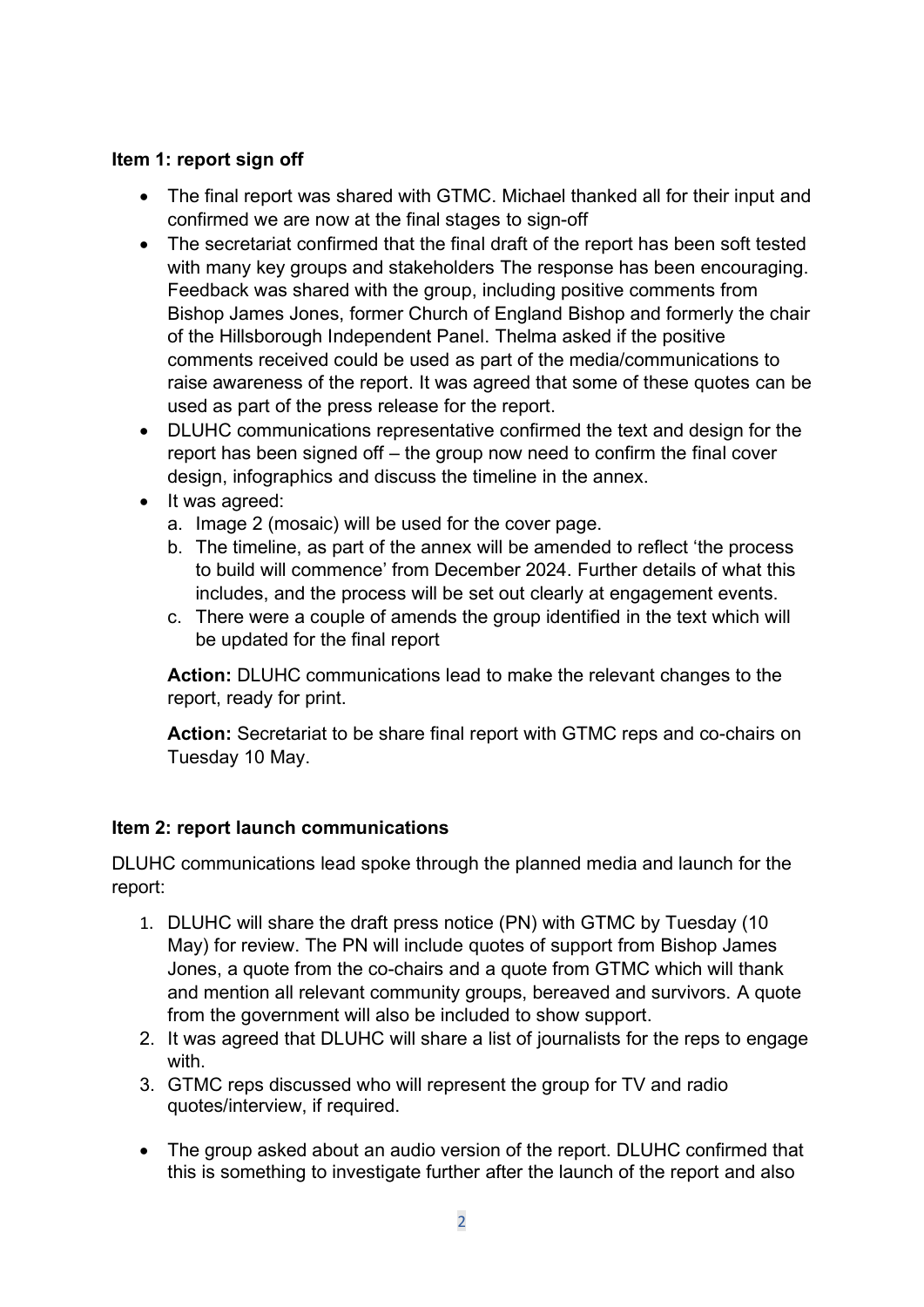mentioned a QR code which could be used to help raise awareness. It was confirmed that the report will be available on the GTMC website and translations of key languages including a shortened version of key sections from the report will be available soon. Hardcopies will be available for the GTMC to use for engagement events and will be in local venues for the community.

• Michael gave an overview of his day in North Kensington on Friday 29 April. Overall, it was a good day and Michael was able to meet key community groups. All are keen to engage further, and support with the promotion and raise awareness of GTMC report. Michael discussed the meeting with Lancaster West Residents' Association (LWRA) who are keen to use an engagement survey app; the app is confidential, has been used in other community engagement projects and can support reaching more people in the community. Michael also mentioned planned further engagement with residents (after the report is launched) on ownership. All agreed to explore the use and details of the engagement app, this will include a further meeting with LWRA, GTMC co-chairs and a rep to understand the use of this app and how this may work.

The meeting with Samia Badani (Bramley House Residents' Association) went well, focusing on how GTMC reps can engage with more local residents in the community. This included GTMC publicising events on noticeboards in other estates and for GTMC reps to join face-to-face events in the community to raise awareness. Samia will share GTMC upcoming community events to attend: a further meeting with Samia to be agreed. There were discussions about the use of a portacabin as a drop-in venue for the community to engage with the commission – this will be explored.

**Action:** DLUHC communications lead to share the draft PN with GTMC for review by Tuesday 10 May

**Action:** secretariat to schedule a further meeting with GTMC co-chairs and reps with LWRA to explore the engagement app

**Action:** secretariat to schedule a meeting with Samia Badani and Michael to discuss further details of planned community events the commission can attend.

### **Item 3: launch plans – update**

- GTMC representatives and officials discussed the handling and timings of the interim report, press release, supporting materials, and launch details.
- The launch event is booked and confirmed for 14 May and will take place at Al- Manaar Muslim Cultural Heritage Centre from 1:30pm to 4:30pm. Refreshments and activities will be provided. The secretariat confirmed the guestlist, and invitations are to be sent to key groups and community members.
- Details of how the report will be shared with key stakeholders were discussed: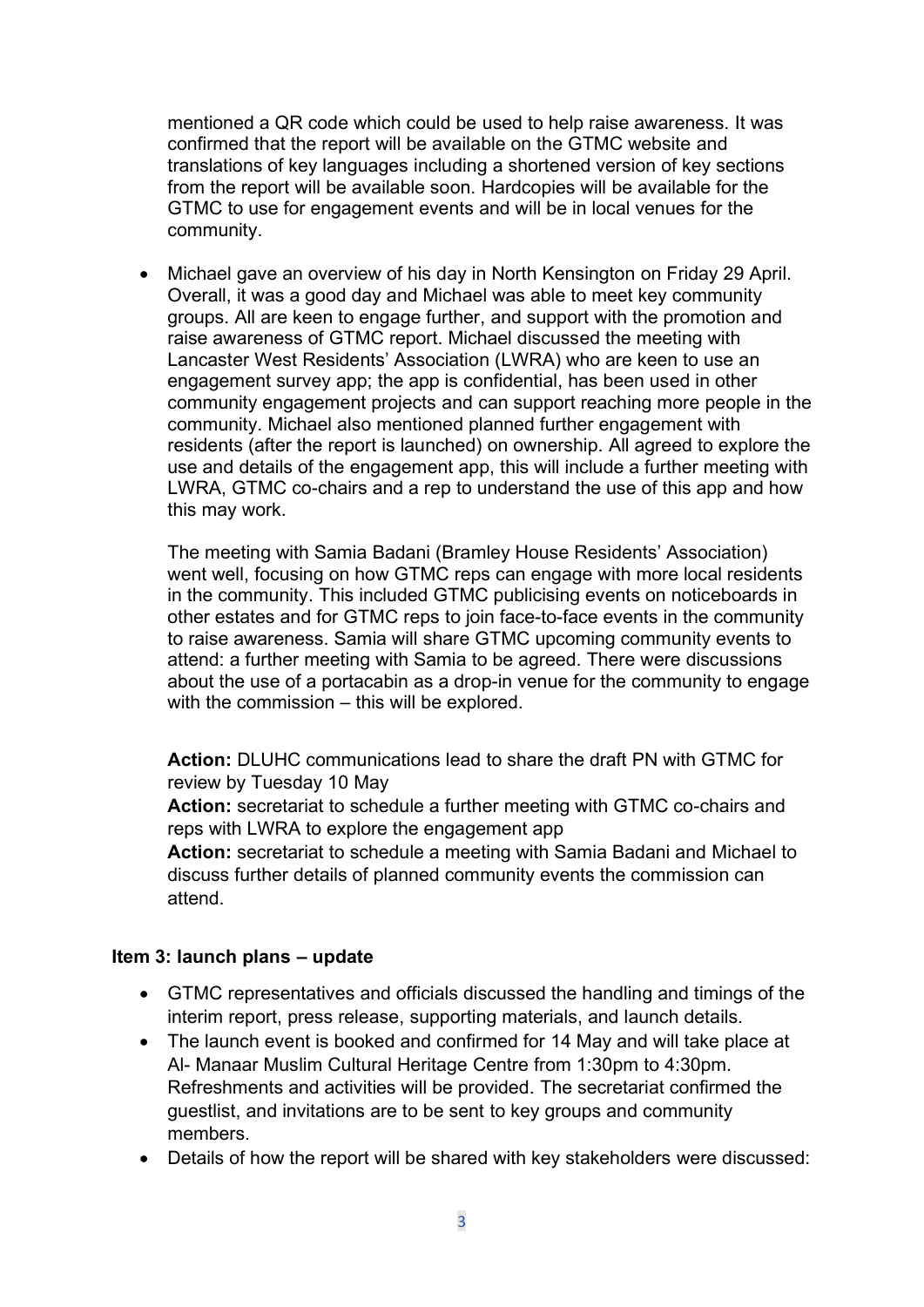- a. Friday 13 May final report (embargoed) will be shared with public authorities and selected media, along with a press release from GTMC
- b. Friday 13 May pm final report to be shared with bereaved
- c. Saturday 14 May am (pre-launch event) final report to be shared with survivors
- d. Saturday 14 May pm final report to be shared with local community at launch event
- e. Monday 16 May final report available on the GTMC website and at vcommunity centres

## **Item 4: five-year commemoration video update**

• GTMC reps and officials discussed plans to mark the fifth anniversary and the short film, which will include the voice of children and young people. A workshop will be held on Monday 10 May at Bay 20 from to hear from young people to discuss what the film should include.

## **Item 5: for information items**

• The secretariat confirmed that the risk register and action log will be covered in the next meeting – no major risks confirmed.

# **AOB:**

- The secretariat spoke about the upcoming 'town hall' events and GTMC representation at these – the GTMC reps agreed that this is not the time, and they would like to remain separate from this.
- Hope Gardens and Trees for Grenfell mentioned by Sandra and to discuss further on ownership and next steps.
- Minister Eddie Hughes has expressed interest in speaking to the GTMC. The representatives are happy to meet the minister. The secretariat will arrange a date and time for this meeting and share with the GTMC representatives and cochairs prior to the release of the report.

# **End of meeting.**

# **You can contact the Memorial Commission directly using the details below:**

**Phone:** [0303 444 4831](tel:0303%20444%204831)

**Email:** [GTMCSecretariat@levellingup.gov.uk](mailto:GTMCSecretariat@levellingup.gov.uk)